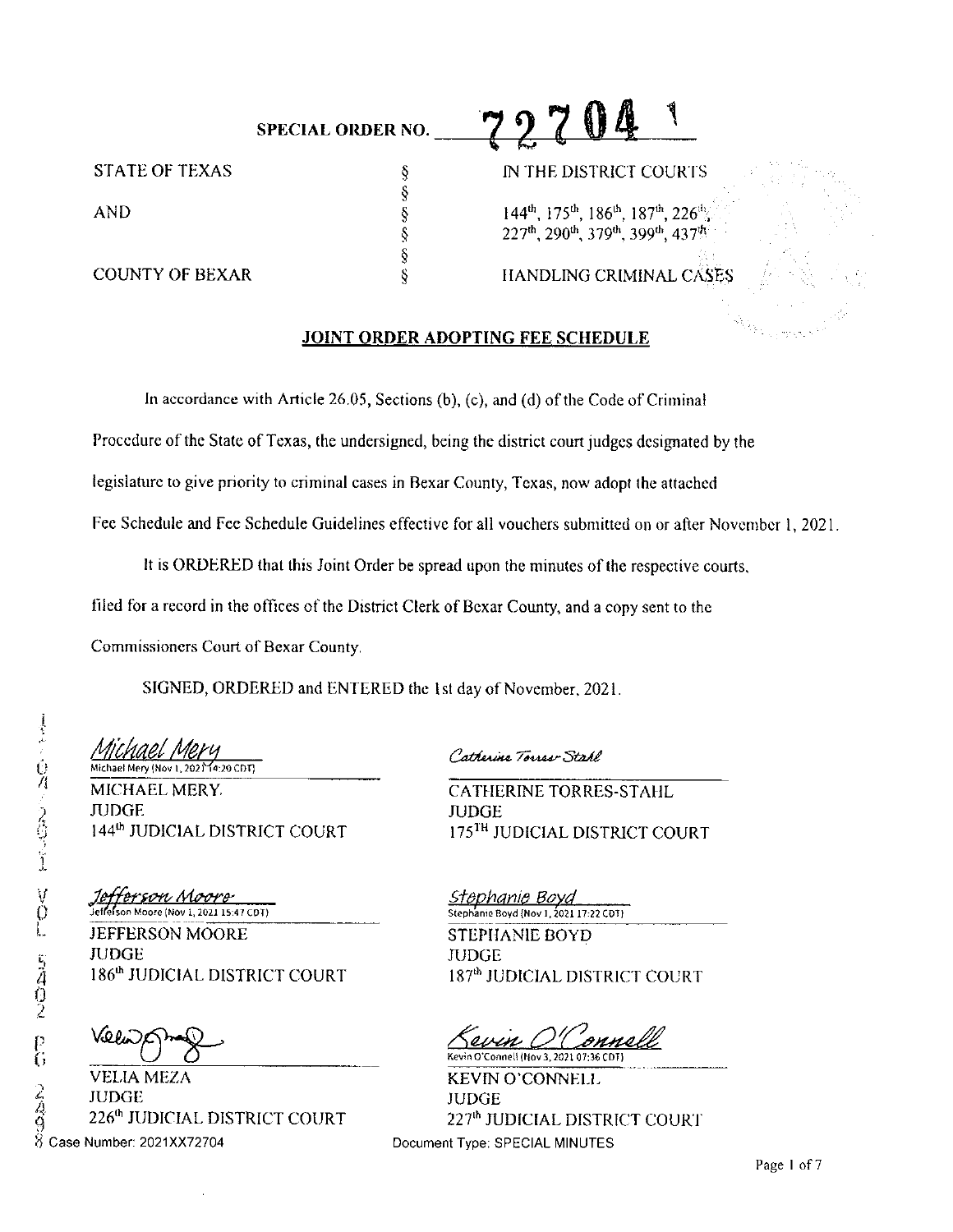# 72704

**Committed Pena (Nov 1, 2021 13:01 CDT)** 

JENNIFER PENA **JUDGE** 290"' JUDICIAL DISTRJCT COURT

Ron Rangel **Ron Rangel (Nov 1, 2021 14:20 CDT)** RON RANGEL JUDGE 379"' JUDICIAL DISTRICT COURT

**EX COVERENT Frank Castro (Nov 1, 2021 14:15 CDT)** 

FRANK J. CASTRO **JUDGE** 399"' JUDICIAi. DISTRICT COURT fvlelisq SfinJ1,.,,tJ"!.,r-,,-cc=,,.-- **Me1,sa Skinner (Nov I, 202J 15:28CDT)** 

MELISA SKINNER **JUDGE** 437th JUDJCIAL DISTRICT COURT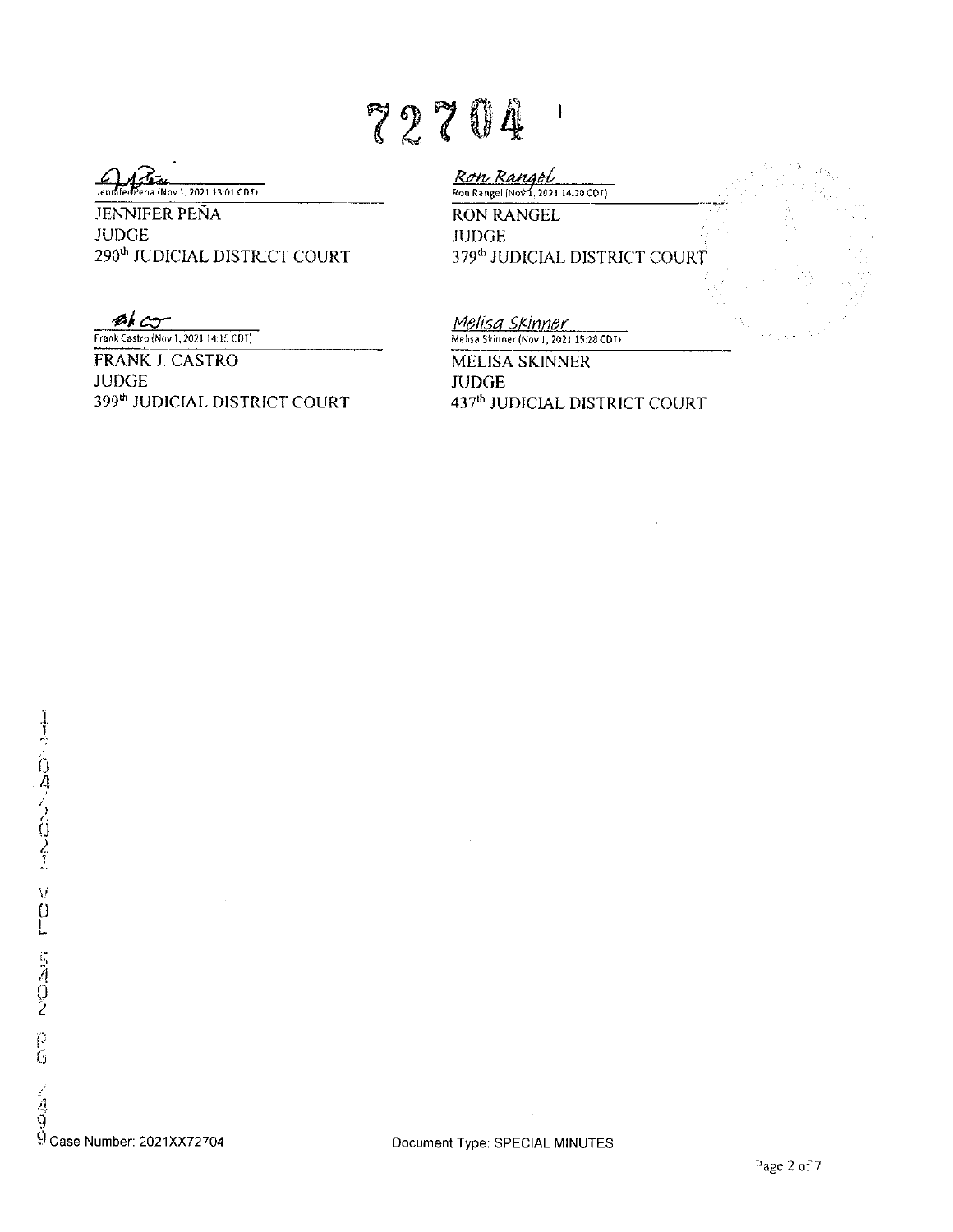

\* **Vouchers should be itemized on 1/4 of an hour basis for in-court time only. Out•of~ourt tirnc should be itemized in real time.** 

|                                                                          | $SJF$ , $3^{\circ}$ | $2^{\circ}$ | $1^{\circ}$ | Capital                                                                                                   |
|--------------------------------------------------------------------------|---------------------|-------------|-------------|-----------------------------------------------------------------------------------------------------------|
| Initial Jail Visit                                                       | 125                 | 125         | 125         | $N\Lambda$                                                                                                |
| Court Appearance<br>(Hourly Rate)                                        | 90                  | 90          | 90          | $-90$                                                                                                     |
| Evid. Hearing & MTR's<br>(Hourly Rate)                                   | 90                  | 100         | 115         | 1st Chair 165<br>2 <sup>nd</sup> Chair 140                                                                |
| Trial<br>(Hourly Rate)                                                   | 85                  | 110         | 135         | <sup>1st</sup> Chair Voir Dire 165<br>$2nd$ Chair 140<br>1st Chair Trial 165<br>2 <sup>nd</sup> Chair 155 |
| Out-of-Court-time<br>(Hourly Rate)                                       | 60                  | 70          | 85          | 165                                                                                                       |
| *Need prior approval to<br>exceed 30 hours on<br>regular felonies        |                     |             |             | *See Guideline #13                                                                                        |
| Flat Fee for Pleas<br>Flat Fee for Post-<br><b>Indictment Dismissals</b> | 450                 | 550         | 825         | $1st$ Chair 3850<br>$2nd$ Chair 2750                                                                      |
| Flat Fee for MTR's<br>Flat Fee for Pre-<br><b>Indictment Dismissals</b>  | 225                 | 275         | 385         | 1st Chair 2000<br>$2nd$ Chair 1450                                                                        |

**For rules regarding multiple cases and multiple counts, see the attached Fee Schedule Guideline 14 and 15.** 

| Ĩ             | <b>Appeals and P.D.R.s.</b> | <b>Investigator Fees:</b> |            |                            |             |                                 |
|---------------|-----------------------------|---------------------------|------------|----------------------------|-------------|---------------------------------|
|               | Regular Felonies:           | out of court: SJF, 3°     |            | \$60/hour                  |             | SJF, 3 <sup>o</sup> Up to \$350 |
| $\frac{1}{3}$ |                             |                           | 2°         | \$70/hour                  | $2^{\circ}$ | Up to $$550$                    |
| Ι.,           |                             |                           | 10         | \$85/hour                  | 10          | Up to \$800                     |
|               |                             | in court:                 | \$165/hour |                            |             | Capital Up to \$1750            |
|               |                             | *cap of.                  | \$7200     |                            |             |                                 |
| にえのえ          | Death Penalty Capitals:     | out of court<br>in court  |            | $$165/h$ our<br>\$225/hour |             |                                 |
| D             |                             | *cap of                   |            | \$1650                     |             |                                 |

GEESTRIGHT<br>
Frame of S1650<br>
G See the attached Guidelines for the Fee Schedule for more information, including Guideline #11 regarding expert and

investigative expenses.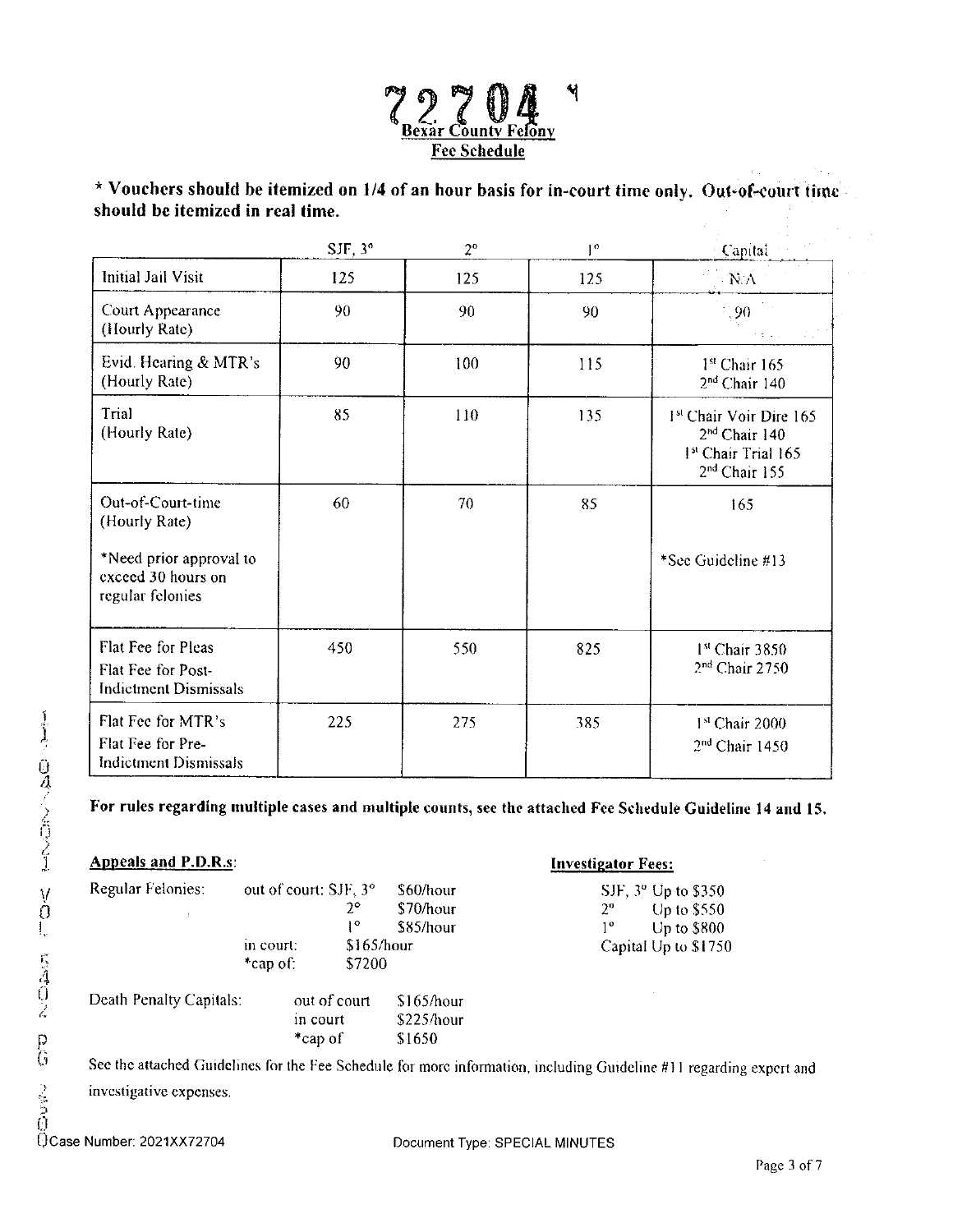## **?2704 FEE SCHEDULE GUIDELINES**

- I. No claim will be paid unless properly submitted within one year of the final disposition.
- 2. Dismissals (either pre-indictment or post-indictment) may be paid on an hourly basis or by flat fee. For multiple cases that include a dismissal, see Guideline #16.
- 3. When it becomes necessary for the Court to appoint an attorney to advise and counsel a witness whose own testimony might subject that witness to potential criminal liability, counsel will be cntitled to compensation at the hourly rate which would be payable if counsel had been appointed to represent the defendant in the case on trial.
- 4. Attorneys handling waiver pleas will be paid as if the case had been indicted.
- 5. According to Article 26.0S(c) of the Code ofCnminal Procedure, this fee schedule takes into consideration reasonable and necessary overhead costs. Overhead costs that arc included in the fee schedule and may not be additionally claimed on a voucher include but are not limited to: printing/reproduction expenses, postage, facsimile expenses, computer research, parking, supplies, equipment, rent, repairs, utilities, insurance, advertising, taxes, or CLE. Fees for certified copies and/or subpoena processing fees for records may be claimed. Also, for appellate vouchers only, printing/reproduction expenses, binding, and the cost of electronic filing may be claimed.
- 6. Requests for prior approval to exceed the maximum stated out-of-court hours and/or the maximum stated investigator fees must be filed in the appropriate court and set out the need to exceed the maximum and a justification of the cost. Extraordinary circumstances must be presented in order to obtain Court approval.
- 7. Only if an attorney chooses to be paid a flat fee for a plea, an additional \$I00 may be paid for the initial jail visit, if in person or if done remotely through the Remote Attorney Visitation System.
- 8. An itemization sheet must be attached showing detailed hours worked if the attorney is being paid on an hourly basis.
- 9. If the County Auditor's Office detects simple mathematical errors in a pay voucher, it will compute the voucher and pay ii out based on the auditor's office calculations.
- 10. A copy of your brief must be attached lo your voucher for payment on an appeal.
- V 11. Appointed counsel may incur investigative or expert expenses without prior approval counsel in the county of the County Auditor's Office detects simple mathematical errors in a pay voucher, it will compute the court 0 presentation of a claim for reimbursement, the court shall order reimbursement of counsel for the expenses, if the expenses are reasonably necessary and reasonably incurred. Unreasonable expenses will not be approved. When possible, prior court approval should be obtained before incurring expenses for mental health and other experts. Prior court approval is required before incurring expenses for **0** investigation services that exceed S300 for a SJF or 3°, \$500 for a 2°. \$750 for a I", and \$1500 for a Capital. Overhead costs of investigators and experts are included in the fee schedule and may not be additionally claimed on an investigator or expert's voucher or invoice. If an investigator or expert is appointed to one defendant with multiple cases, only one voucher or invoice should be submitted that includes the totality of work performed on all cases.

12. On a capital murder case, if an attorney anticipates exceeding 100 hours of out-of-court time, he/she ( i case Number: 2021XX72704 **i** Case Number: 2021XX72704 **i** Document Type: SPECIAL MINUTES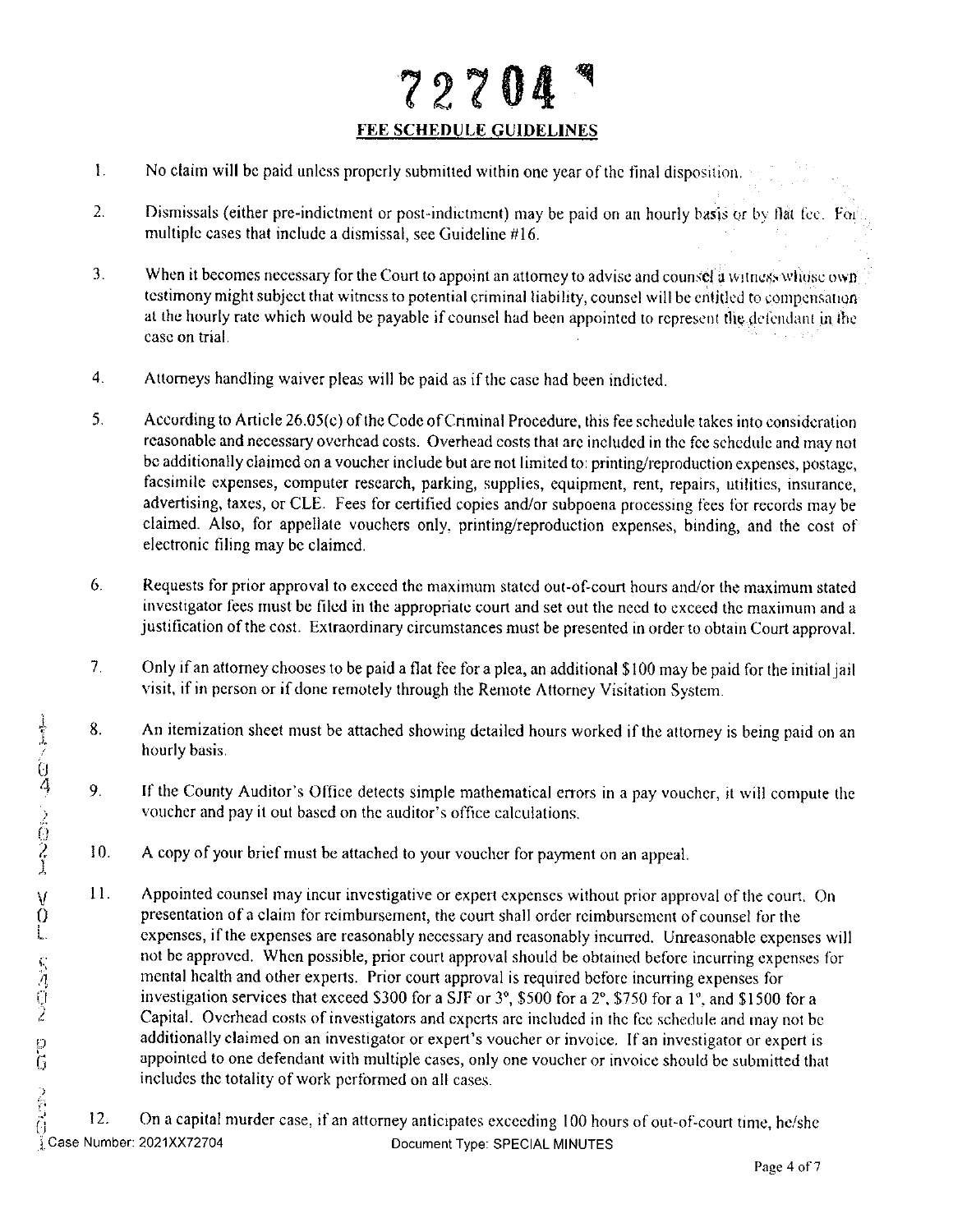**72704 1**  must notify the court when they have reached 100 hours and provide the court with an up-to-date itemization form for the time already spent. On presentation of a claim for payment. the court shall order payment of counsel for all out-of-court time, if the time spent was reasonably necessary and reasonably incurred. Unreasonable claims will not be approved,

- 13. When an appointment is made on an appeal, it is expected that the attorney receiving the appointment and signing the voucher actually did the research and wrote the brief. If another person assisted the attorney of record, the voucher must reflect that person's name, the work performed by that person, and the amount, if any, that person was paid or promised for their services.
- 14. For multiple pending cases with the same defendant, including indictments, MTRs, informations on waiver pleas, and/or any combination of these, you may either choose to submit one itemized voucher or be paid a flat fee for the highest degree case, whatever the disposition of that case. If you choose to itemize, use the rate applicable to the highest degree case.
- 15. For one indictment with multiple counts, you may either itemize or choose to be paid one flat fee. A combination of hourly and flat fees will not be accepted.
- 16. Defense attorneys must submit pay vouchers to the court for experts and court appointed investigators. Investigators and experts may not approach a judge directly for payment. The defense attorney must submit the investigator's pay voucher to the court at the same time as their own pay voucher.
- 17. If the Court approves a request in advance, a second chair may be appointed to the trial on a case and, if the attorney provides reasonable assistance during the course of the trial, the second chair attorney may be paid a flat fee for the case. Otherwise, attorneys who volunteer to sit second chair on a felony case in order to gain experience will not be paid.
- 18. On all itemized vouchers filed you must use the authorized worksheets for in court and out of court hours. In-court time must be itemized on ¼ of an hour basis, and out-of-court time must be itemized in real time. The "Brief Description of Services" should be specific. Prior court approval is required to exceed 100 hours of out-of-court time on capital murder cases and 30 hours of out-of-court time on all other felonies. If the attorney expects to exceed this 100/30 hour cap, he/she should approach the court prior to exceeding the cap with an up-to-date itemization along with a Motion and Order approving hours in excess of the cap.
- ) I9. Itemized vouchers should be completely, accurately, and sufficiently filled out when submitted.
	- ''Offense(s) charged" should accurately reflect the information or indictment
	- \/ "Offense date" should be accurate
	- "Proceeding and Disposition" should be dated and be reasonably specific as to the nature of the disposition. If an attorney withdraws, is substituted out, or an attorney is hired resulting in the removal of the attorney, the date of such action and the name of the new attorney should be listed
	- "Payment Category" should accurately reflect the degree of the offense, or the highest level offense where there are multiple cases.
- 20. If upon indictment a case becomes a higher degree of offense than pre-indictment, and the attorney initially appointed is no longer qualified to take the higher degree of offense, it is the responsibility of the attorney v<br>the attorney v<br>appoint a new<br> $\bigoplus_{n=1}^{\infty}$ <br> $\bigoplus_{n=1}^{\infty}$  Court's discr<br> $\bigoplus_{n=1}^{\infty}$  Case Number: 2021XX72704 the attorney upon indictment to inform the court that he/she is no longer qualified, so the court may appoint a new attorney who is qualified to be appointed on a case of that degree of offense. In the Court's discretion, if it determines the attorney can handle the case, and with the consent of the Document Type: SPECIAL MINUTES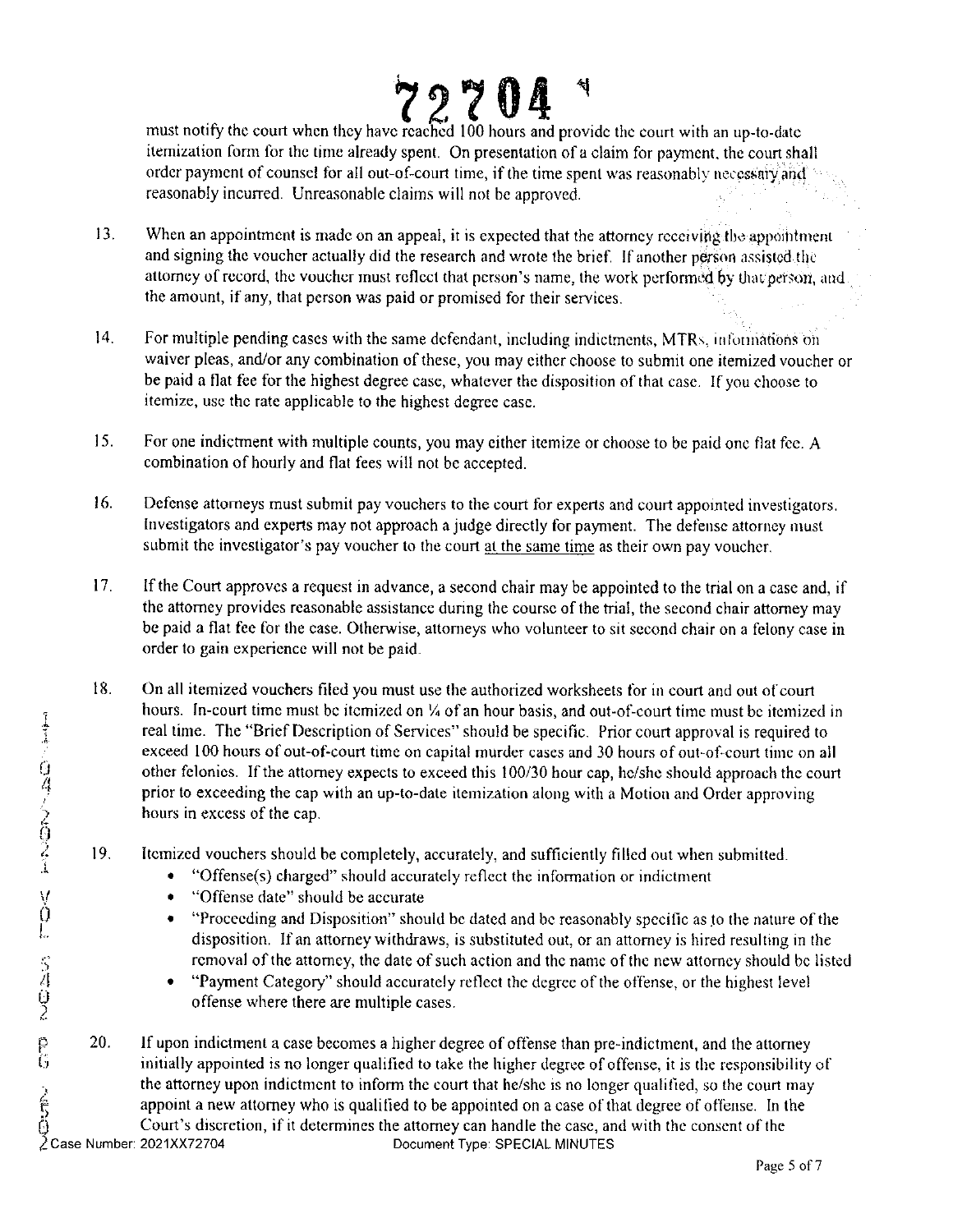# <sup>1</sup> *12?* 04

defendant, the Court may allow the original attorney to remain on the case. Without prior approval, any work claimed hy the initial attorney after indictment will not be paid.

- 21. Interim vouchers are only permitted in a capital murder case, an attorney continuing on a Case after a. finding of incompetency, and a case where the Court has pre-approved an interim voticher submission The following rules apply to interim voucher submission
	- A voucher must be clearly marked "interim" in the top right corner
	- Only one interim voucher is allowed per case, except in extraordinary circularizances
	- All time up to the date of the interim voucher submission must be accounted for on the interim voucher. Any time not submitted up to the date of the interim voucher will not be approved on  $a<sub>1</sub>$ . subsequent voucher.
	- The final voucher after submission of an interim voucher must include a copy of the interim voucher and amount paid.
- 22. An attorney appointed on appeal must seek prior approval from the court to file a Petition for Discretionary Review. If approved, a separate voucher should be tiled for the PDR, including a copy of the brief on PDR.
- 23. The attorney named on the appointment must personally appear for a pica and/or sentencing of that case.
- 24. An attorney may not submit a voucher for another attorney's work, or claim appearances that were made by another attorney.
- 25. If an attorney submits a voucher on a case (other than an MTR) that is not disposed of, because another attorney was hired or appointed, they can either submit an itemized voucher or request a flat fee of \$200.00.
- 26. An attorney appointed on a case that results in the admission of a defendant into a pretrial diversion program can claim a flat fee equal to a plea for that offense at the time of the admission of the defendant 1 to pretrial diversion. If the defendant is later terminated from pretrial diversion, an attorney can claim an amount equal to an MTR for a sentencing hearing.